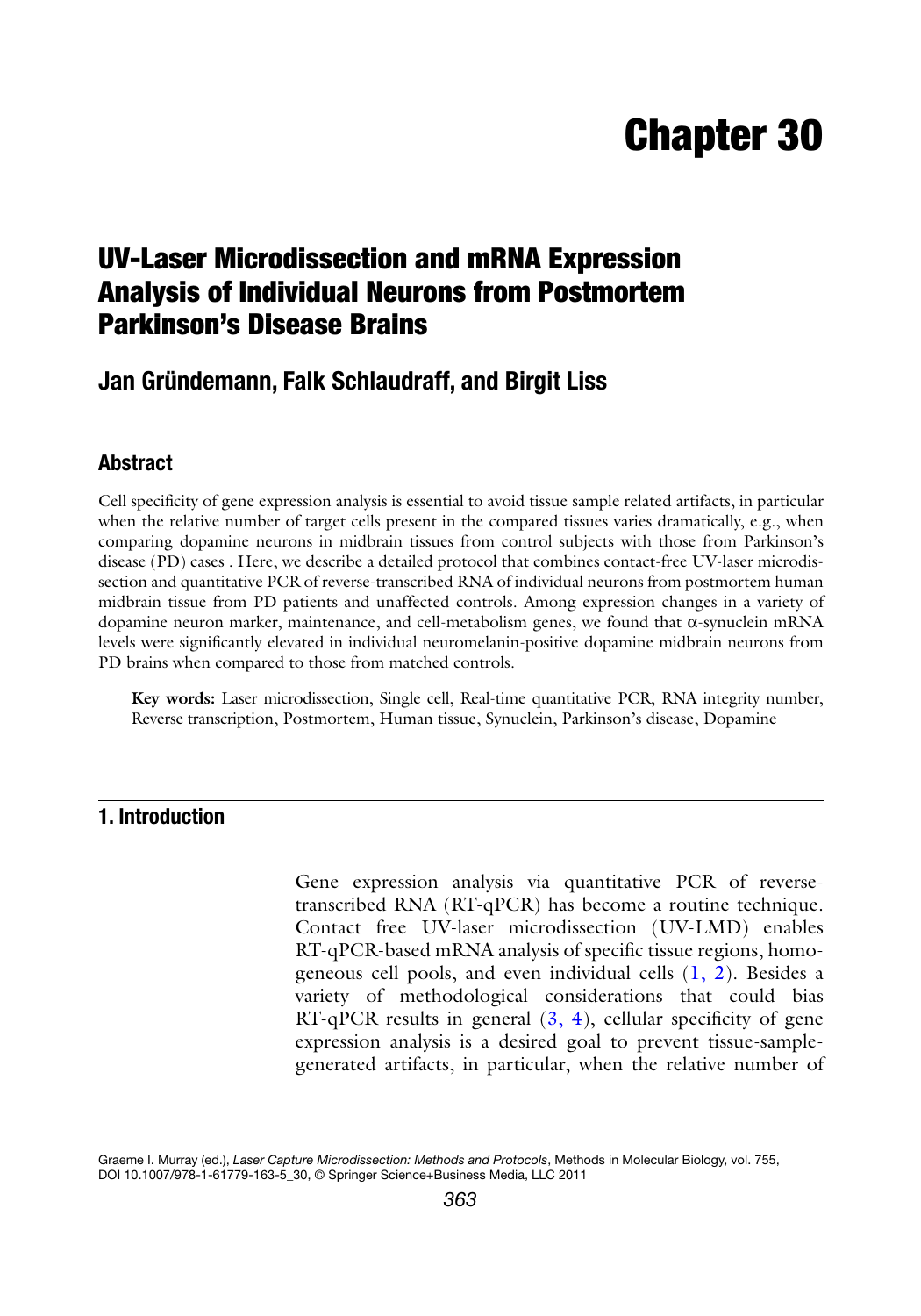target cells present in a given tissue varies dramatically – e.g., between control and disease states in the context of neurodegenerative diseases. High cellular heterogeneity, selective neuron loss, and disease-related changes in nonneuronal cells will contribute to an altered composition of the diseased brain tissue compared to that in controls. Importantly, this will confound any conclusions about specific gene expression changes in the cell type of interest.

For example, one of the key pathological hallmarks of Parkinson's disease (PD) and its animal models is the loss of dopamine-containing (DA) midbrain neurons, in particular within the *substantia nigra* (SN) *pars compacta.* In PD, typical clinical motor symptoms manifest not until approximately 75 % of these DA midbrain neurons – the most prominent cell type within the SN – are lost  $(5, 6)$  $(5, 6)$  $(5, 6)$  $(5, 6)$  $(5, 6)$ . This massive loss of SN DA neurons will confound mRNA expression analysis of PD midbrain tissue when compared to controls. In addition, gene expression analysis at the level of PD midbrain tissue will be furthermore distorted by altered numbers and functional states of nonneuronal cells such as microglia, astrocytes, and local T-cells, which are known to occur in PD  $(7)$  $(7)$ . All these factors might explain the large number of different and even contrary findings of tissue-based gene expression studies in PD brains, e.g., for  $\alpha$ -synuclein (reviewed in ref. [8\)](#page-11-2) – a gene that can cause familiar forms of PD when mutated (PARK1) or duplicated/triplicated (PARK4) ([9\)](#page-11-3). Cell-specific quantification of gene expression with single cell resolution overcomes these tissue-related limitations of gene expression data from pathological tissues and controls, since it enables the unbiased detection of cell-specific transcriptional dysregulation.

Here, we describe a step-by-step protocol for UV-laser microdissection of individual neurons from frozen postmortem human midbrain tissue and subsequent reliable RT-qPCR gene expression analysis of individual cells or small cell pools  $(1, 10)$  $(1, 10)$  $(1, 10)$  $(1, 10)$ . Cell lysis and cDNA synthesis are performed in the same reaction tube without a distinct RNA isolation step to avoid RNA loss, contamination, and handling errors. We specifically focus on postmortem gene expression analysis of neuromelanin-positive (NM+) DA midbrain neurons from the SN of PD patients and respective controls and describe the robust detection of significantly higher mRNA levels of  $\alpha$ -synuclein in NM + DA neurons from PD brains compared to controls  $(1)$ . These results suggest that transcriptional dysregulation of the  $\alpha$ -synuclein gene and elevated  $\alpha$ -synuclein levels not only cause rare familiar forms of PD (PARK4) ([11–](#page-11-5)[13\)](#page-11-6) but also might additionally contribute to the risk and pathology of sporadic PD as suggested by recent genome-wide association and related expression quantitative trait loci (eQTL) studies  $(14–16)$  $(14–16)$  $(14–16)$ .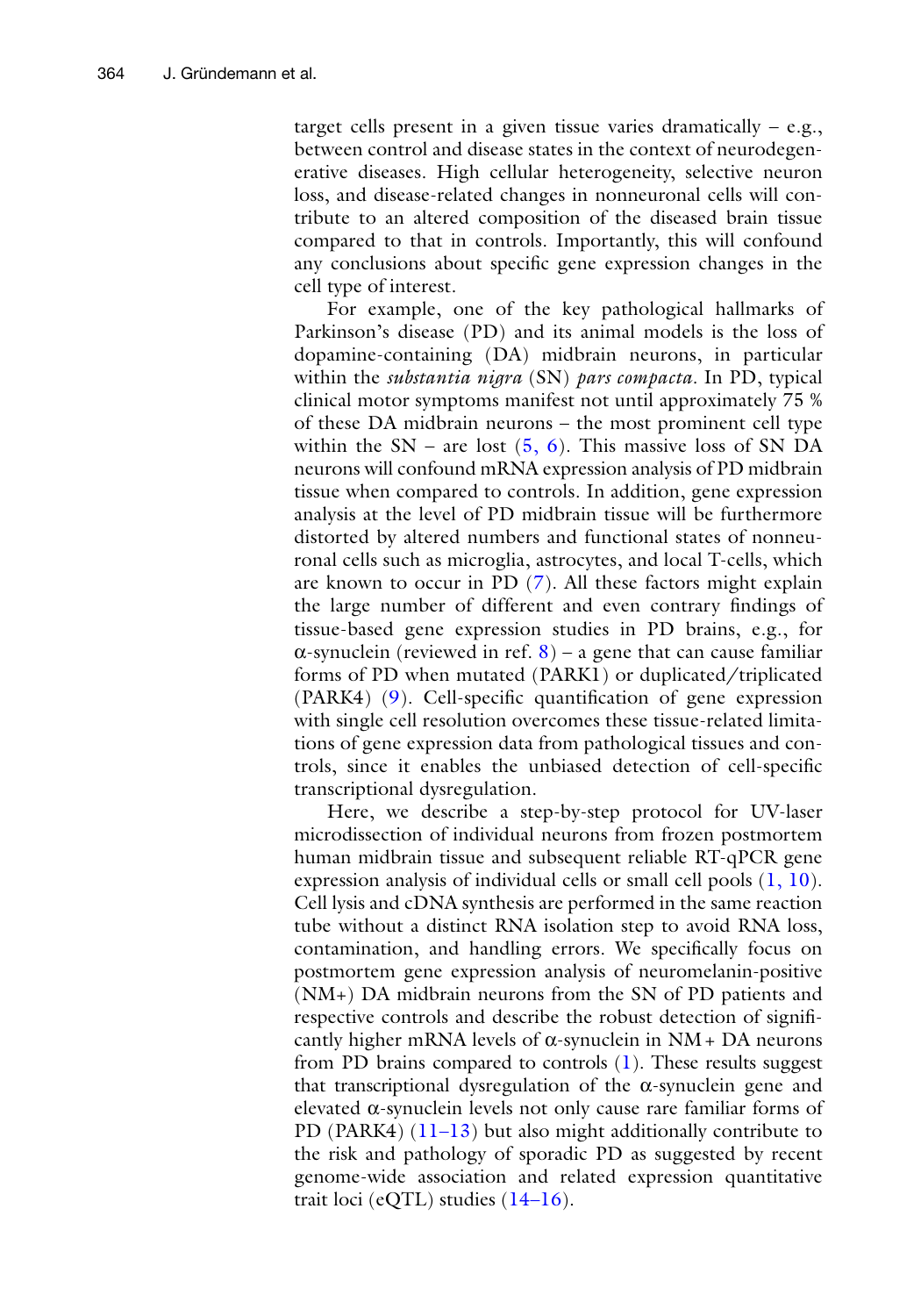#### **2. Materials**

#### *2.1. Handling, Fixation, and Staining of Human Brain Tissue*

- 1. To prevent contamination, human brain tissue specimens are stored in heat-sterilized tinfoil and RNase-ExitusPlus (AppliChem, Darmstadt, Germany)-treated parafilm-sealed boxes at −80 °C.
- 2. Microtome blades (Leica, Nussloch, Germany, Type 819) washed for 30 s in 70 % RNase-free ethanol and whipped with RNase-ExitusPlus and isopropanol (Sigma-Aldrich, St Louis, USA) (see Note 1).
- 3. Ethanol dilutions (2× 75 %, 95 %, 100 % absolute, and 100 % anhydrous) are freshly prepared on each experimental day and stored in 50 ml Falcon tubes at room temperature. One tube of 75 % ethanol is kept at −20 °C. 75 % and 95 % ethanol dilutions are prepared from ethanol absolute puriss. p.a. (Sigma-Aldrich) in RNase free water (5Prime, Hamburg, Germany). Ethanol anhydrous stock is stored with molecular sieve (Merck, Darmstadt, Germany, pore size: 0.3 nm, 25 g/l).
- 4. 1 % cresyl violet acetate staining dye (Sigma) is diluted in 100 % ethanol absolute puriss. p.a., stored in a tinfoil-covered and parafilm-sealed Falcon tube and incubated at least overnight before use.
- 5. Drying box with silica gel with moisture indicator (Merck).
- 1. A contact-free LMD microscope is needed. This protocol was successfully tested with both the Zeiss (Munich, Germany) PALM UV-LMD setup and the Leica UC-LMD6000 and 7000 setups. Heat sterilization (180  $^{\circ}$ C, 2 h) of all LMD microscope parts that are in contact with the tissue slides (i.e., slide holder) or reaction tubes (i.e., cap or tube holder) prevents RNase contamination (see Note 1). *2.2. UV-LMD*
	- 2. PEN-membrane slides (2.0 µm, MicroDissect, Herborn, Germany) for mounting of tissue sections and laser microdissection, treated with UV-C light for 15 min.
	- 3. RNase-free thin-walled 0.5-ml PCR reaction tubes with flat cap for cell collection and combined cell lysis and cDNA synthesis, UV-C treated for 45 mins.
	- 1. Cell lysis and cDNA synthesis are performed in the same buffer (*Cap-Mix*), containing 0.5 % NP-40 (Roche, Basel, Switzerland, light-sensitive 10 % stock stored in aliquots in dark at +4 °C; see Note 2), 5 U SUPERase-In (Ambion, Austin TX, USA, stored in aliquots at −20 °C), 0.5 mM dNTPs (GE Healthcare, Freiburg, Germany, stored as 20 mM stock at  $-20$  °C), 5 µM random hexamer primer (Roche,

*2.3. Preparation of Cap-Mix for Combined Cell Lysis and cDNA Synthesis*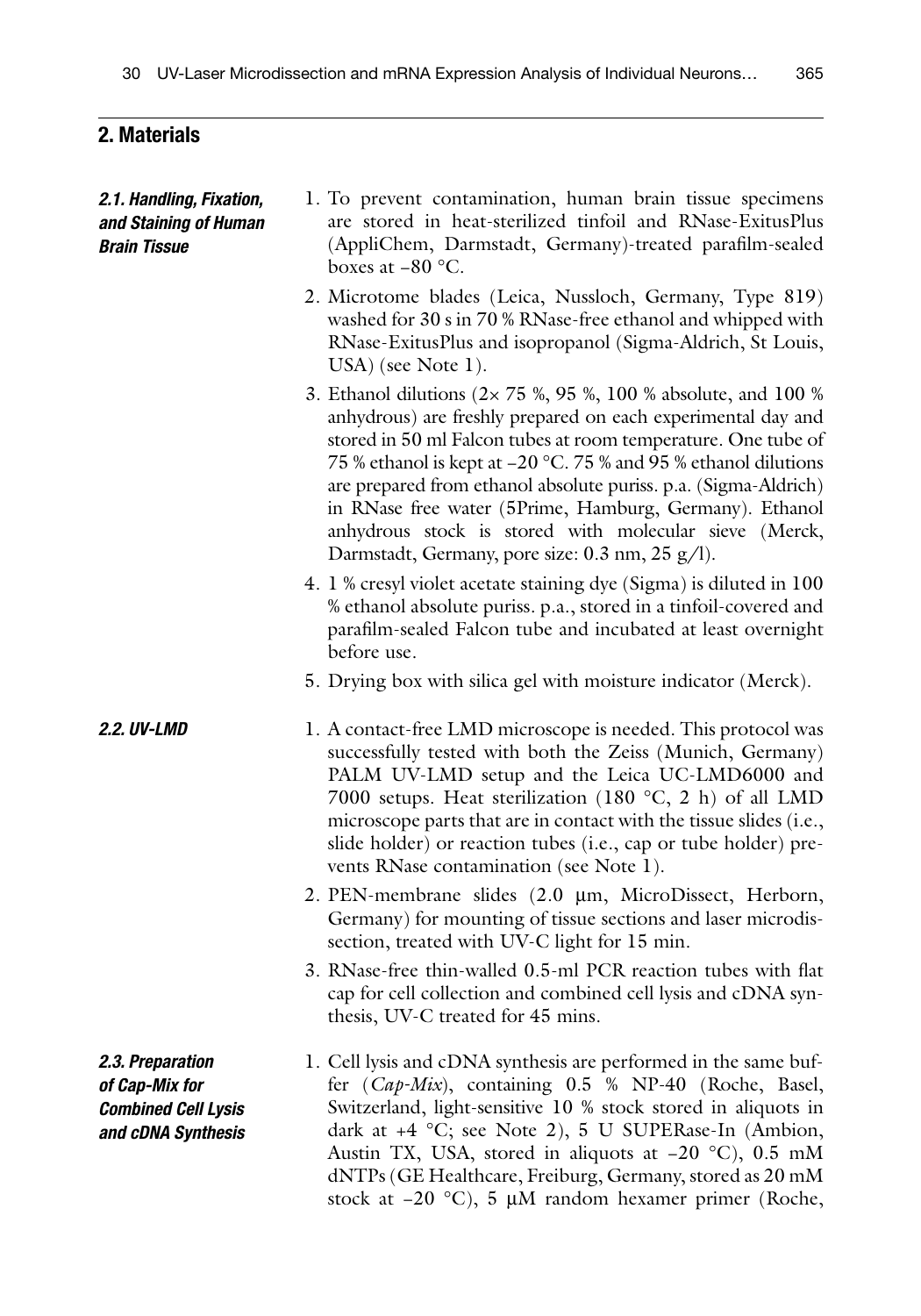stored as 1 mM stock aliquots at −20 °C), 500 ng poly-inosine (Sigma-Aldrich, stored as 1 μg/μl stock at −20 °C), 2 mM Tris–HCl pH 7.4 (Sigma-Aldrich, 100 mM stock stored at −20 °C), 10 mM DTT (Invitrogen, Carlsbad, USA, stored as 100 mM stock at −20 °C) in 1× first-strand buffer (Invitrogen,  $5\times$  stock: 250 mM Tris–HCl, 375 mM KCl, 15 mM  $MgCl_2$ , pH 8.3, stored in aliquots at −20 °C) at a final volume of 4.7 µl per reaction.

- 2. Cap-Mix sufficient for the number of samples that are collected (plus positive and negative controls) is freshly prepared on each experimental day and stored on ice in a light-protected, RNasefree 0.5-ml single sealed reaction tube (biopure, Eppendorf, Hamburg, Germany). All components are carefully added, mixed by finger flipping, and quickly centrifuged. SUPERase-In (Ambion, Austin, USA) is added directly from −20 °C to the reaction mix. Poly-inosine, NP40, and SUPERase-In are viscous and special care has to be taken during pipetting to avoid air bubbles. If bubbles are formed, the mix is centrifuged briefly until all bubbles disappear (see Note 3).
- 3. 100 U SuperScript II Reverse Transcriptase (Invitrogen, stored in aliquots at −20 °C) is added to each reaction *after* lysis (see subheading [3.3\)](#page-5-0). The enzyme aliquots are stored in a benchtop freezer (Techne, Stone, UK) at −20 °C during the experiment to avoid "freeze–thaw cycles".
- 1. 2× QuantiTect Probe PCR Master Mix (Qiagen, Hilden, Germany).
- 2. 20x TaqMan Primer-Probe Assay (e.g., Applied Biosystems, Warrington, UK, a-synuclein assay number: HS00240906\_m1, detects  $\alpha$ -synuclein splice variants 112 and 140) (see Note 4).
- 3. cDNA for generation of standard curves to assess assay performance, e.g., SN cDNA (e.g., serial dilutions from 30 to 0.03 ng cDNA, derived from human SN tissue total RNA, Ambion, 1 mg/ml).
- 4. A real-time quantitative PCR (qPCR) instrument, e.g., the GeneAmp 7900HT real-time qPCR system (Applied Biosystems) used here, or a comparable instrument.
- 5. Suitable qPCR MicroAmp 96-well reaction plates and optical adhesive covers (e.g., both Applied Biosystems).

#### **3. Methods**

To guarantee successful UV-LMD and subsequent gene expression analysis of small cell pools and individual cells, it is essential to work in a strictly RNase-free regime. For details on RNase-free

*2.4. Quantitative Real-Time PCR*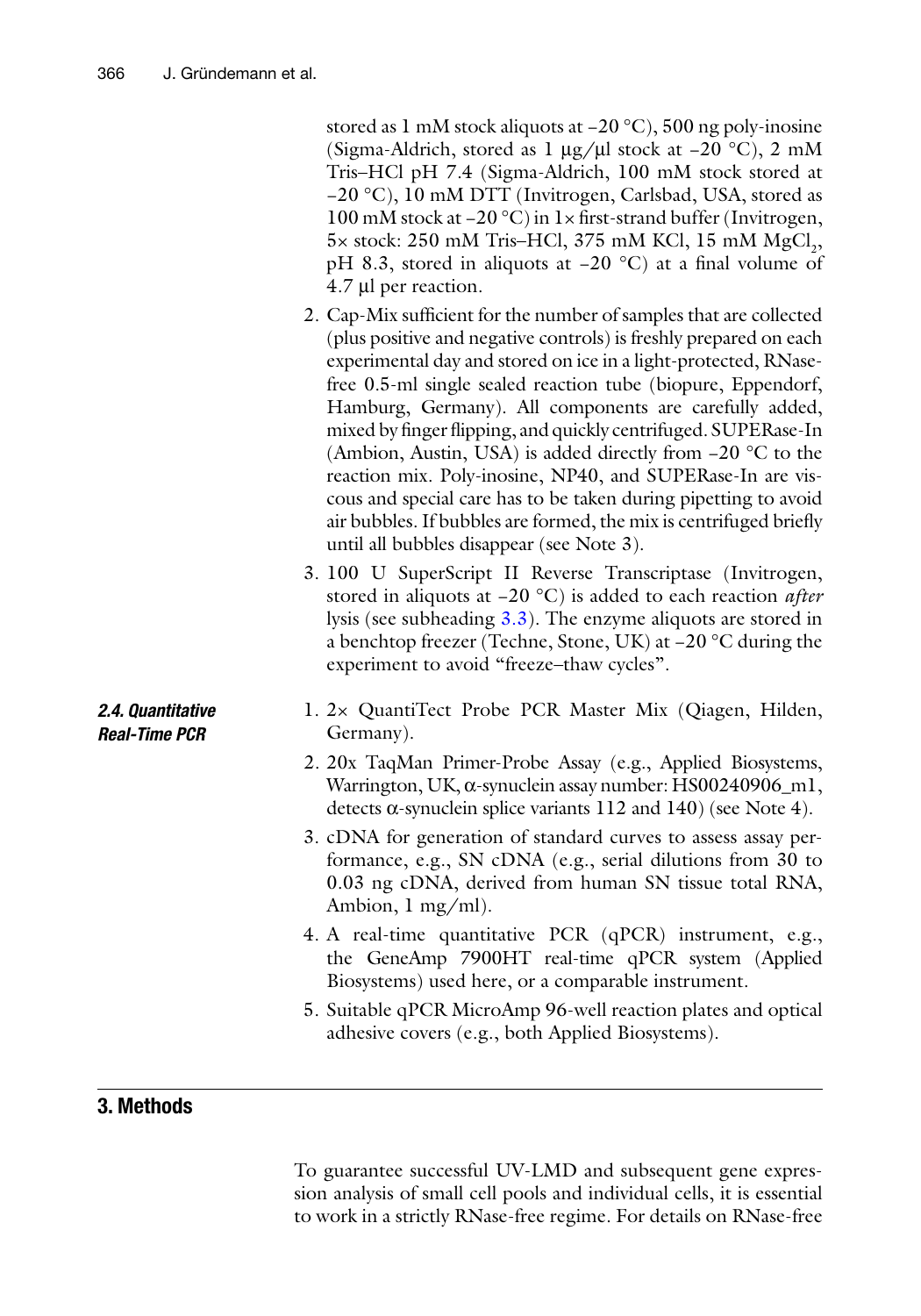<span id="page-4-0"></span>

Fig. 1. Flowchart illustrating the experimental procedure for UV-laser microdissection and gene expression analysis of individual human dopaminergic neurons from postmortem midbrains. For details, please see text. *RIN* RNA integrity number.

working conditions, see Note 1. The protocol described below was used to quantify mRNA levels in NM+ DA SN pars compacta neurons from human postmortem midbrain tissue blocks, provided by the German Brain Bank. However, it is applicable to various postmortem tissues from different species and can be principally adapted to many other tissues of interest. An overview of the experimental procedures is illustrated in Fig. [1.](#page-4-0)

- 1. On the experimental day, human midbrain tissue is transferred (on dry ice) from −80 °C to the quick-freeze panel of a precooled cryostat  $(-35 \degree C)$  and glued with tissue freezing medium (Leica) on a specimen holder (see Note 5). After an equilibration period of 20 min at  $-35$  °C, the cryostat is set to the optimal cutting temperature (depends on the processed tissue, for our specimens –19 °C) and further equilibrated for 45 min before 12 µm horizontal midbrain sections including the SN are cut. Chippings from the trimming procedure are collected for RNA quality and tissue pH analysis (see Fig. [1](#page-4-0) and Note 6).
- 2. The brain sections are mounted on UV-C treated PENmembrane slides and allowed to thaw briefly (see Note 7). Once thawed, the slide is transferred to a 50 ml Falcon tube with 75 % ethanol at  $-20$  °C and fixed for 2 min.

*3.1. Storage, Cryosectioning, and Staining of Human Brain Tissue*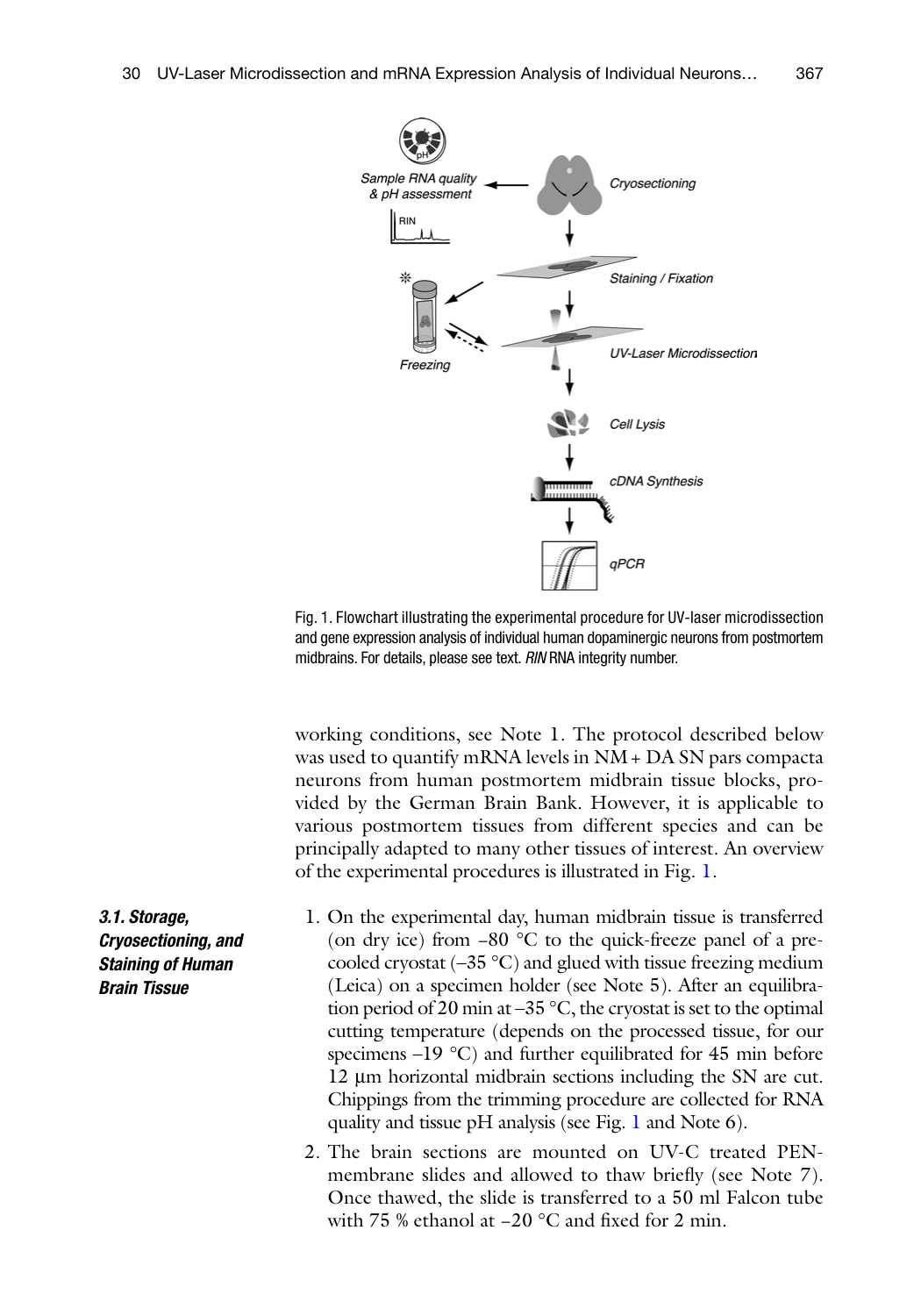3. The slide is removed with a sterile forceps and 0.5 ml 1 % cresyl violet is applied directly on the slide using a sterile filter syringe  $(0.1 \mu m)$ , incubated for 1 min, then dipped briefly in 75, 95, and 100 % ethanol absolute and finally incubated for 1 min in 100 % ethanol anhydrous.

- 4. The fixed and stained slides, each containing several brain sections, are stored in a drying chamber containing silica gel for at least 45 min before UV-LMD.
- 5. Alternatively, after drying (min. 45 min) the slides can be stored at −80 °C in storage jars (containing silica gel) and used later (see Fig. [1](#page-4-0) and Note 8).
- 1. All work spaces are cleaned to ensure RNAse-free working conditions (see Note 1).
- 2. The slides with tissue specimens are placed on the sterile slide holder and transferred to the UV-LMD microscope. Tissue quality and staining are inspected under low and high magnifications, and only sections that allow clear identification of individual cells are used for the experiment. Optimal laser settings need to be adjusted for each individual slide/section.
- 3. After the brain region of interest is found (in our case SN), an UV-C treated thin-walled PCR reaction tube is placed in the cap holder and transferred to the microscope. The reaction tube cap is inspected with the *cap-control* function to exclude rarely occurring contaminations with dust particles. Individual cells are cut and harvested into the cap of the reaction tube. It is recommended to visually control that all laser microdissected cells are successfully harvested (*cap-control* function, see Fig. [2](#page-6-0)).
- 4. If the cap-control is positive, the cap holder is removed and 4.7 µl Cap-Mix is added to the cap immediately. Any direct contact between the cap and the pipette tip must be avoided.

<span id="page-5-0"></span>*3.3. Lysis and cDNA Synthesis of Individual Laser Microdissected Neurons from Human Brain Samples*

- 1. The reaction tube is carefully removed from the cap holder and the tube is closed upside down to ensure that the Cap-Mix remains in the cap.
- 2. The reaction tube is placed upside down on the cap in a preheated (72 °C) thermoblock and incubated for 2 min for cell lysis (see Note 9).
- 3. Afterwards, the tube is transferred onto an ice-cold metal block, again upside-down, and allowed to cool for 1 min.
- 4. The Cap-Mix is then spun down at 12,900 rpm in a benchtop centrifuge for 1 min at room temperature.
- 5. 0.3 ml SuperScript II is added directly to the Cap-Mix at the bottom of the tube after spinning.

*3.2. UV-Laser Microdissection of Individual Neurons from Human Brain Samples*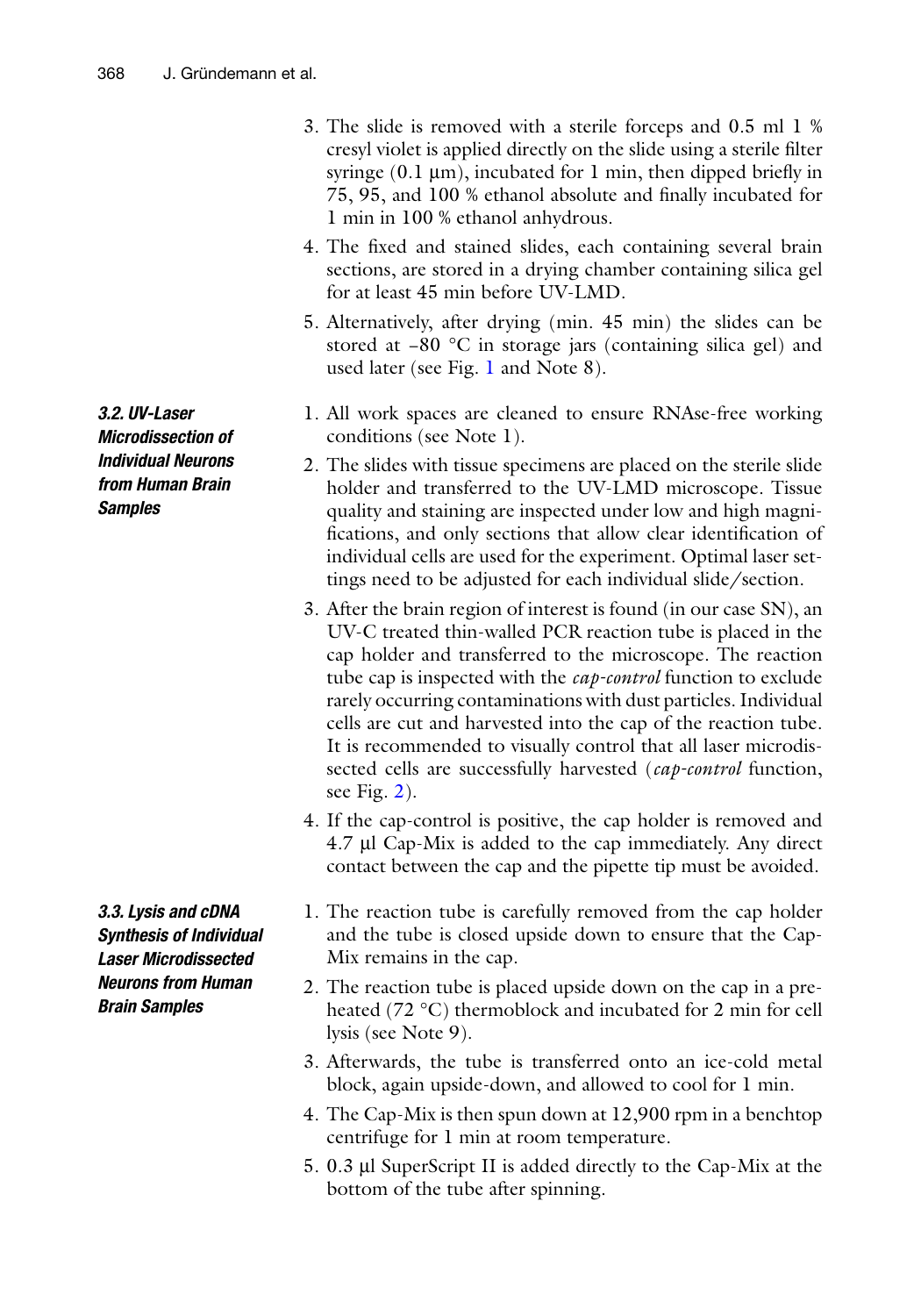<span id="page-6-0"></span>

Fig. 2. UV-laser microdissection (UV-LMD) of individual neuromelanin-positive (NM+) dopamine midbrain neurons of human postmortem Parkinson's disease (PD) (**a**) and control (**b**) tissue sections. *Upper row*: individual neurons before (*left*) and after UV-LMD (*right*). *Scale bars*: 25 mm. *Lower row*: overview of the horizontal midbrain section containing substantia nigra after UV-LMD of 15 individual NM + neurons. *Scale bars*: 250 µm. *Inserts*: inspection of the reaction tube cap for cell collection. *Scale bars*: 250 µm.

- 6. The tube is transferred to a preheated  $(38 \text{ °C})$  thermomixer (350 rpm for 10 s every 10 min) and cDNA synthesis is carried out for at least 2 h or (recommended) overnight. For overnight incubation, all samples are spun down briefly and transferred to a preheated thermobox for final overnight cDNA synthesis (38 °C). After cDNA synthesis, samples are stored at −20 °C until further processing.
- 7. For each set of experiments, suitable positive (e.g.,  $\sim$ 2 ng purified midbrain tissue RNA) and negative controls (no LMD-harvested cell in cap) are processed in parallel.
- 1. The following procedures are all carried out in a UV-Ctreated sterile workbench.
- 2. Each single cell cDNA sample is diluted 1:11 by adding 50 µl molecular-biology-grade water to the tubes with cDNA in 5 µl Cap-Mix. The diluted cDNA is vortexed and spun down. The tubes are stored in ice-cold metal blocks to ensure constant cooling. Alternatively, single cell samples are purified via ethanol precipitation (see Note 10) ([17\)](#page-11-9).
- 3. A master mix for quantitative real-time PCR in  $20 \mu$ l reactions is prepared by mixing  $10 \mu$ l  $2 \times$  QuantiTect Probe PCR Master Mix, 1  $\mu$ l 20× primer/probe mix (for gene of interest, e.g.,  $\alpha$ -synuclein), and 4 µl water (molecular-biology grade) for

*3.4. Quantitative Real-Time PCR of UV-LMD cDNA Samples and Data Analysis*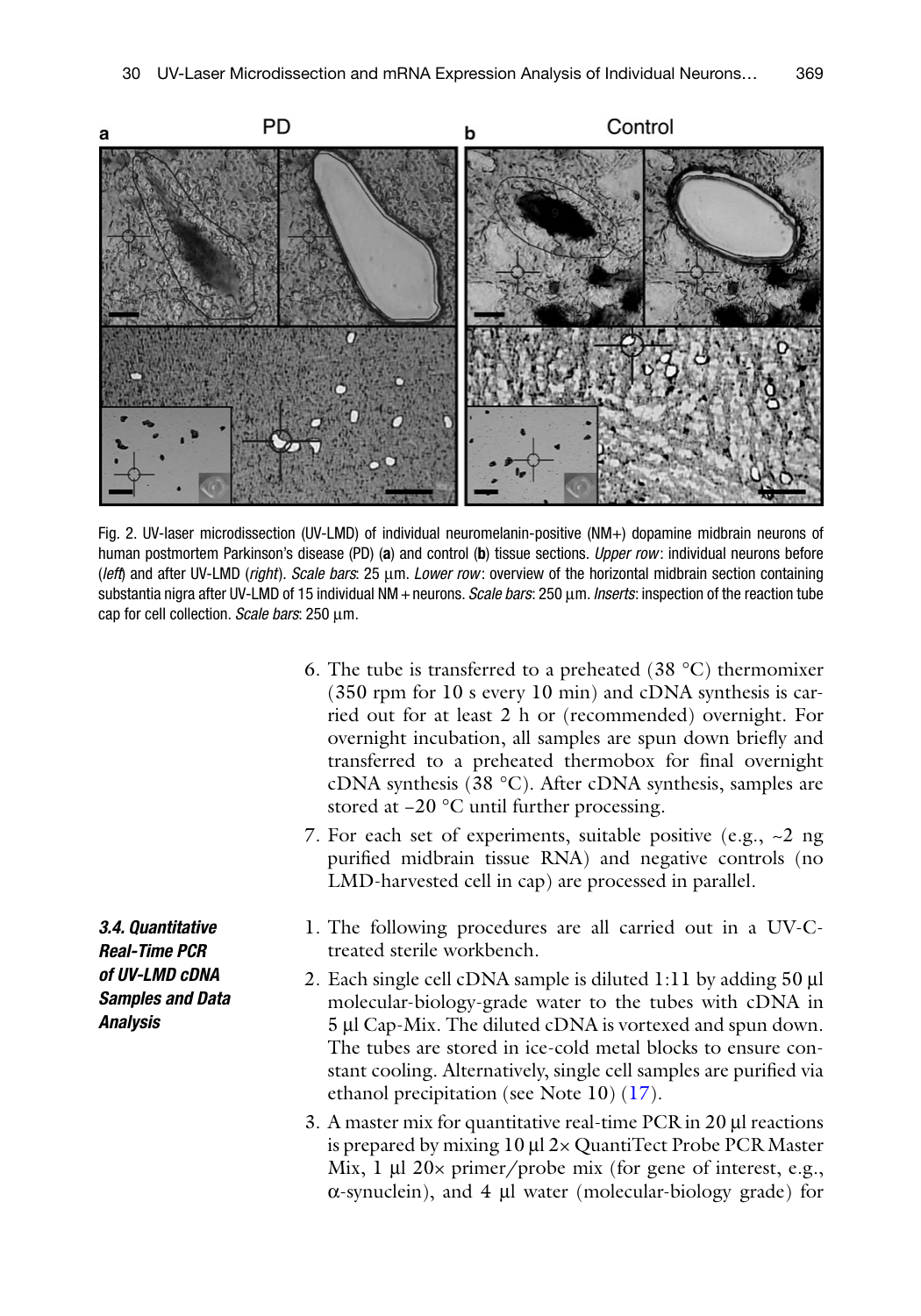each UV-LMD sample/PCR-reaction (volumes are multiplied by the number of samples +1).

- <span id="page-7-0"></span>4. 5 µl of UV-LMD sample derived cDNA (diluted or purified; for higher concentrations, see Note 10) is added to the bottom of a MicroAmp 96-well reaction plate.  $15 \mu l$  of master mix is added to each cDNA sample and the plate is sealed with an optical adhesive cover. After spinning for 2 min  $(1,000 \times g, \text{ at } 4 \text{ }^{\circ}\text{C})$ , the plate is transferred to a RT-qPCR system (we use the 7900HT, Applied Biosystems) and the qPCR reaction is run using the appropriate cycling conditions (e.g., specific for our TaqMan assays: 2 min at 50 °C, 15 min at 95 °C and subsequently 50 cycles, 15 min at 94 °C and 1 min at 60 °C each, see Note 11).
- 5. A serial dilution of a cDNA standard is run in parallel with each experiment (e.g., 300-0.3 ng SN tissue-derived cDNA in serial-dilution steps of 10), which is used as a PCR-positive control, as well as to generate standard curves to assess assay performance and sensitivity and to calculate the cDNA concentration of the UV-LMD samples.
- 6. For data analysis, the detection threshold is set in the exponential phase of the qPCR amplification plot (relative fluorescence plotted against PCR cycle number, see Fig. 3). To quantify the expression of a certain gene via qPCR for a set of



Fig. 3. Real-time PCR (qPCR) quantification of  $\alpha$ -synuclein cDNA derived from individual laser microdissected neuromelaninpositive (NM+) substantia nigra (SN) neurons of human midbrain from postmortem control (Con) and Parkinson's disease (PD) cases. (a)  $\alpha$ -synuclein qPCR amplification plot showing the change in relative fluorescence ( $\Delta$ RN) per qPCR cycle for three pools of 15 dopamine neurons each, from control (*grey*) and PD (*black*) brains, as well as the qPCR amplification of standard curve cDNA (*dashed lines*, 30-0.03 ng cDNA, from left to right, generated from human SN tissue-derived mRNA (Ambion))*. Insert:* plot of threshold cycle (C<sub>e</sub>) value vs cDNA amount (ng) for the tested standard curves. (**b**) Calculated  $\alpha$ -synuclein cDNA amount per single cell (pg-equivalents of standard cDNA derived from SN-tissue per cell) for all analyzed UV-LMD collected dopamine neuron pools for 4 PD (*grey boxes*) and 5 control (*black boxes*) brains. Each box represents an individual UV-LMD sample. *Horizontal bars* represent average a-synuclein cDNA amount±standard error of the mean per single cell for each individual brain (standard curve slope: -3.40, *Y<sub>intercept</sub>*: 30.0). (**c**) Average α-synuclein cDNA amount per single NM+ dopaminergic midbrain neuron for all analyzed PD (274±33 pg, *n*=4) and control brains (46±18 pg, *n*=5, *P*<0.001).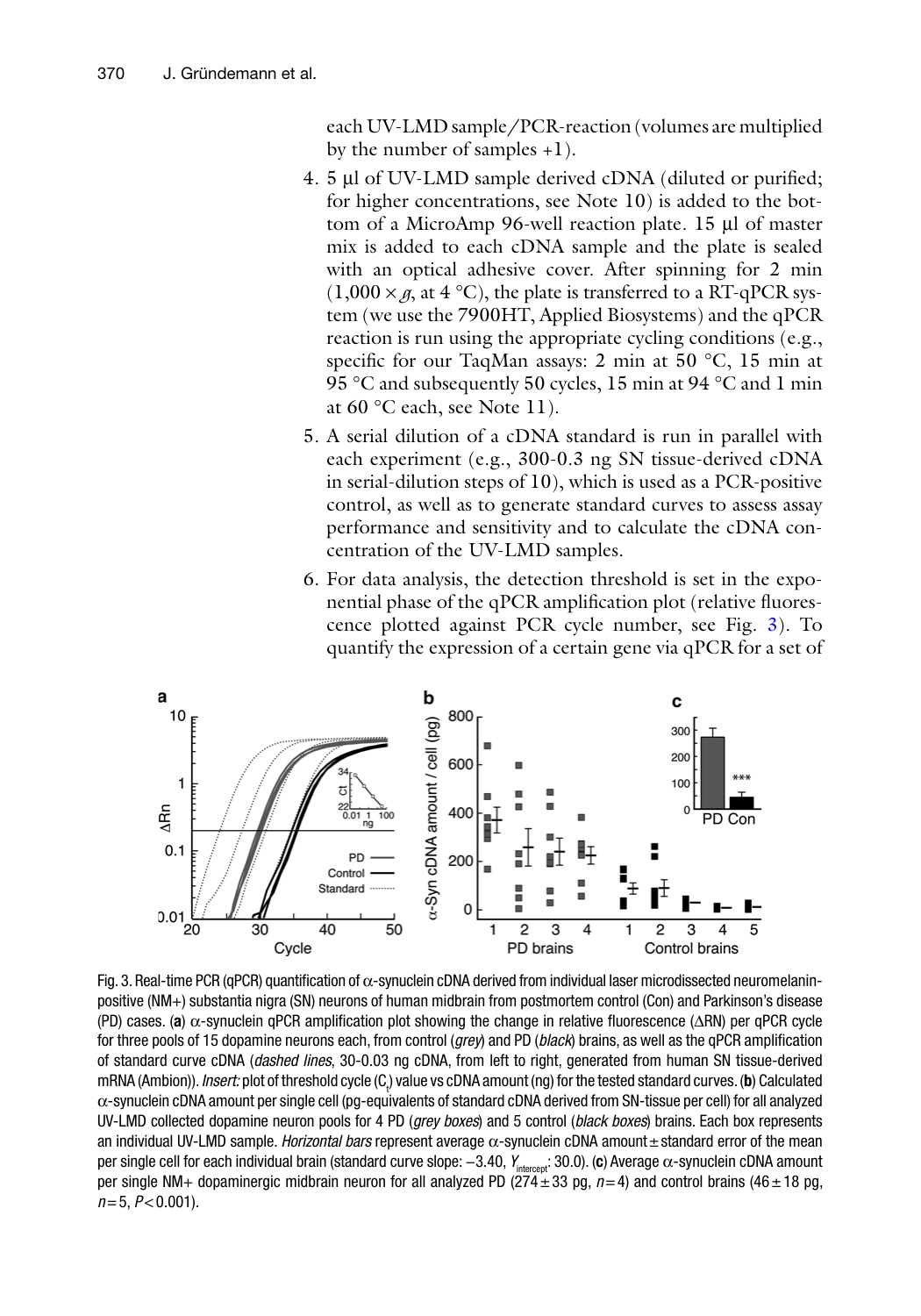samples, the same threshold value is used for all tested samples and standards. *Threshold cycle* (C<sub>t</sub>) values of each sample as well as slope and *Y*-intercept of the standard curve are read out directly using an appropriate sequence detection software (e.g., SDS2.3, Applied Biosystems).

7. The average cDNA amount per cell in relation to the utilized standard is calculated according to the following formula:

cDNA amount per cell = 
$$
\frac{S^{[(Ct - Y_{intercept})/slope]}}{No_{cells} \times cDNA fraction}.
$$

*S* corresponds to the serial dilution factor of the standard curve (e.g., 10 for serial dilution in steps of 10),  $\text{No}_{\text{calc}}$  refers to the number of harvested neurons per sample and cDNA fraction to the fraction of the UV-LMD cDNA sample used as template in the real-time PCR reaction, e.g., 5/55. The unit magnitude corresponds to the respective standard utilized, which defines the unit at the  $Y_{intercept}$  (e.g., pg-equivalents of standard cDNA, derived from SN-tissue/cell, see Fig. [3](#page-7-0) and Note 12).

#### **4. Notes**

- 1. Ribonuclease contamination is a crucial concern for successful cDNA synthesis of single laser microdissected cells or small cell pools. The ubiquitous RNase A is a highly stable and active ribonuclease, which is present on human skin as well as in the specimens and can easily contaminate any lab environment. Thus, creating and maintaining an RNase-free work environment and RNase-free solutions is essential for successfully performing RT-qPCR analysis. Therefore, we strongly recommend to follow these guidelines:
	- (a) Always wear gloves when handling chemicals and sections/samples containing RNA. Change gloves frequently especially after touching potential sources of RNase contamination such as doorknobs, pens, pencils, and human skin.
	- (b) If available, always use certified RNase-free tubes, pipette tips, and chemicals *for all steps* involved in the experiments (e.g., ethanol/staining solutions and jars for preparation of tissue sections for UV-LMD). Keep chemicals, tubes, etc. tightly sealed.
	- (c) Treat UV-LMD (membrane) slides for 15 min with UV-light (e.g., in a sterile hood).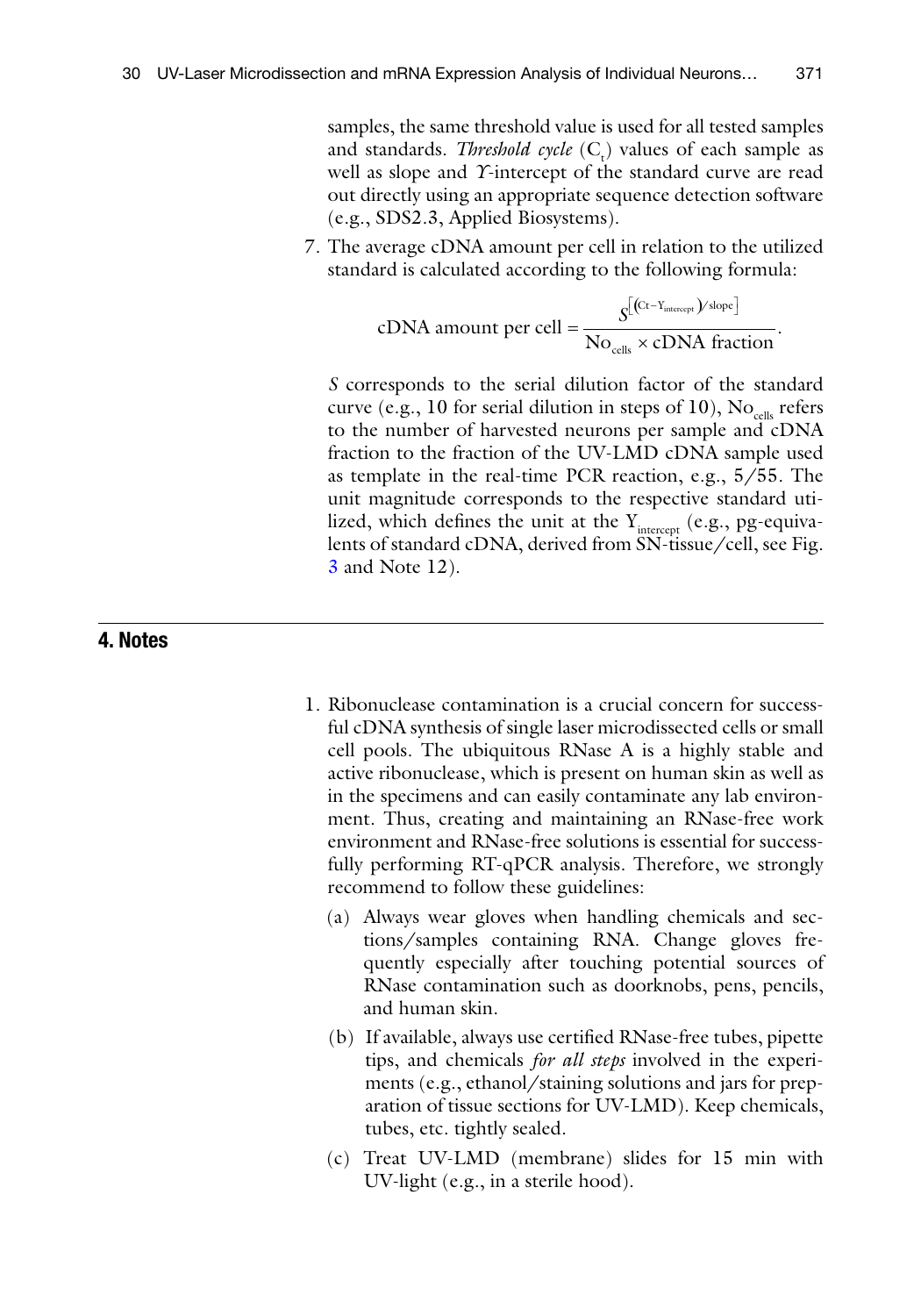- (d) Heat-sterilize all metal objects (forceps, spatulas, LMD cap holder, LMD slide holder), glassware, and any other equipment that gets in contact with slides or reaction tubes during UV-LMD experiments at 220 °C overnight.
- (e) Clean pipettes, benches, and all other equipment that cannot be heat-sterilized with RNase decontamination solutions, e.g., RNase-ExitusPlus (AppliChem) and/or RNaseZapWipes (Ambion).
- 2. In our hands, NP40 seems to be less effective over time, even when continuously stored at  $4^{\circ}$ C in the dark. Thus, we use NP40 aliquots for about three months.
- 3. Low-retention filter tips should be used for all pipetting steps. To avoid any RNase or DNA contamination. We recommend preparing the Cap-Mix under a sterile fume hood.
- 4. We recommend using qPCR amplicon sizes below 80 bp when working with tissues of significantly reduced/different RNA qualities (as assessed for example via Agilent RNA integrity number (RIN) analysis), which is often the case for human postmortem brain or other human tissues  $(1)$  $(1)$ .
- 5. To reuse the specimen for several experiments, the brains are fixed on cork disks with a tissue freezing medium. These cork disks can be frozen quickly with a drop of water on the specimen holder of the cryostat and easily be removed after the experiment and stored again at −80 °C.
- 6. Tissue chippings of the cryosectioning procedure are used to assess overall RNA quality and tissue pH of each specimen. Transfer chippings into a liquid nitrogen precooled Falcon tube with cold sterile forceps and store at −80 °C until further usage, e.g., RNA extraction and RIN evaluation, or pH analysis.
- 7. LMD PEN-membrane slides with a strong iridescence must not be used. These membranes are damaged.
- 8. PEN-membrane slides with tissue sections can be stored in 50 ml Falcon tubes at −80 °C and reused for later experiments. To ensure that the slides stay dry, silica gel is added to the Falcon tube (see Fig. [1](#page-4-0)). A small sieve is used to separate the silica gel from the slide and to prevent contamination. For reuse, the slides are removed from −80 °C and allowed to equilibrate at  $-20$  °C (15 min),  $-4$  °C (15 min), and finally at room temperature (15 min) before usage.
- 9. Our mild lysis protocol is optimized for single UV-laser microdissected cells or small pools of individual cells from ethanol-fixed tissue sections. Please note that it is neither suited for lysis of larger microdissected tissue samples nor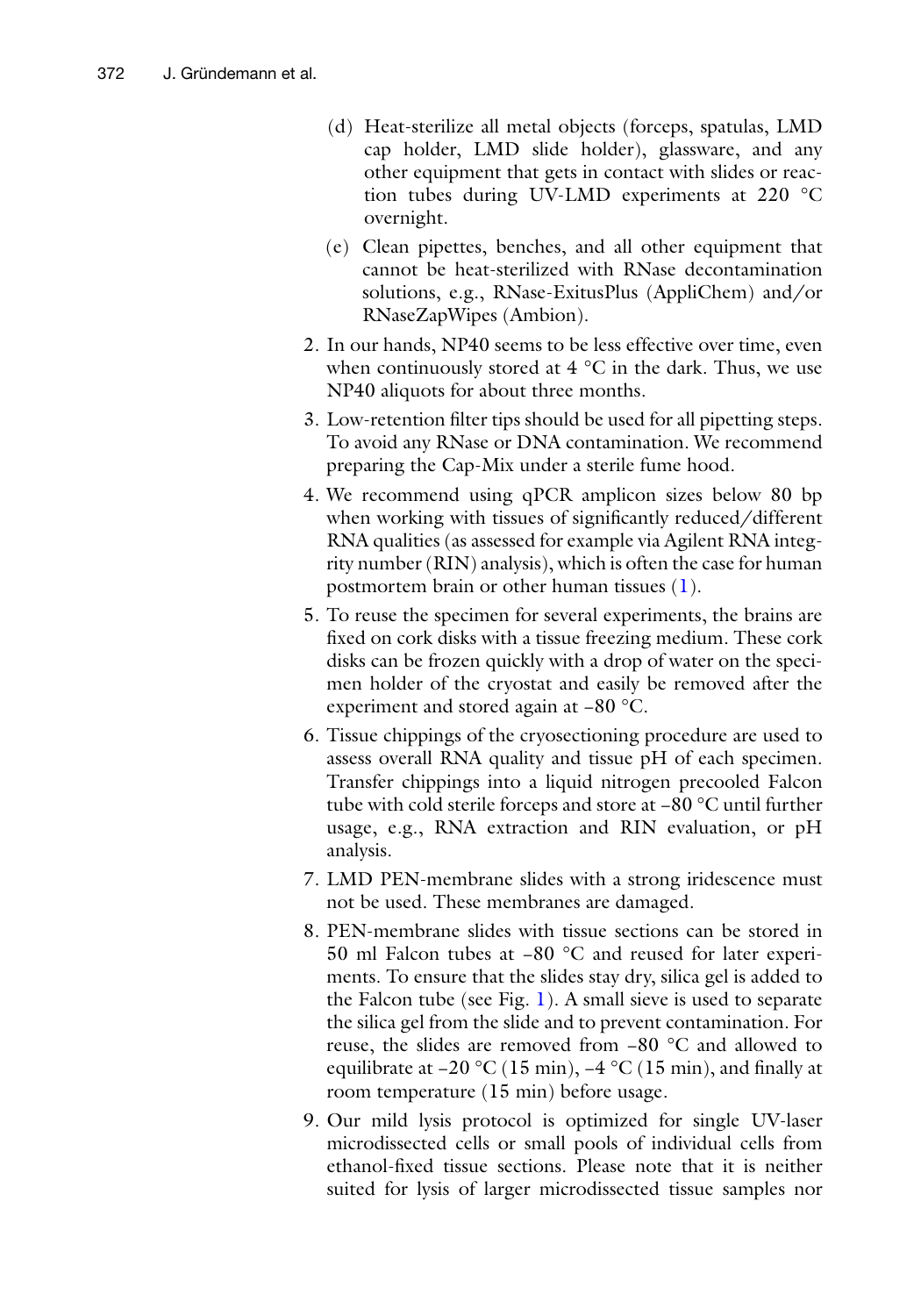suited for lysis of single cells from PFA-fixed tissue sections, and it is not tested for lysis of individual plant cells.

- 10. If the undiluted cDNA reaction is used for quantitative realtime PCR analysis or microarray experiments, cDNA needs to be purified by direct in-tube precipitation to avoid qPCR detriment  $(17)$ . In this case, employing a reaction tube that is suited for longer high-speed centrifugation (e.g., no thin-walled PCR tubes) is recommended to be used for harvesting of UV-LMD samples. If cDNA precipitation is not required, a maximum of 10 % of the cDNA reaction should be used for quantitative downstream analysis to avoid well-described inhibitory effects of cDNA synthesis reaction components ([17](#page-11-9)).
- 11. Note that optimal qPCR conditions depend on the qPCR assay system, master mix, and the respective primer/probes utilized.
- 12. Relative quantification, i.e., normalization against a so-called "housekeeping gene", is not recommended for RT-qPCR analysis of single cells or small pools of individual cells ([18\)](#page-11-10). Thus, it is crucial to use chemicals from the same stocks and lots for all experiments of a study, since even small differences in enzyme efficiencies or reagent concentrations can introduce a strong bias.

#### **Acknowledgments**

We are particularly grateful to the brain donors and the support by the German BrainNet (GA28). We thank Leica Microsystems for providing the LMD6000 and Jochen Roeper for critical reading the manuscript. This work was supported by the BMBF (NGFN-Net), the DFG (SFB497), the Gemeinnützige Hertiestiftung, the Parkinson's Disease society, and the Royal Society, UK. J.G. is supported by a PhD Studentship of the Wellcome Trust; B.L. is supported by the Alfried Krupp prize for young university teachers.

#### **References**

- <span id="page-10-0"></span>1. Grundemann J, Schlaudraff F, Haeckel O et al (2008) Elevated alpha-synuclein mRNA levels in individual UV-laser-microdissected dopaminergic substantia nigra neurons in idiopathic Parkinson's disease. Nucleic Acids Res 36:e38
- <span id="page-10-1"></span>2. Simunovic F, Yi M, Wang Y et al (2009) Gene expression profiling of substantia nigra dopamine neurons: further insights into Parkinson's disease pathology. Brain 132:1795–1809
- <span id="page-10-2"></span>3. Huggett J, Dheda K, Bustin S et al (2005) Real-time RT-PCR normalisation; strategies and considerations. Genes Immun 6:279–284
- <span id="page-10-3"></span>4. Bustin SA, Nolan T (2004) Pitfalls of quantitative real-time reverse-transcription polymerase chain reaction. J Biomol Tech 15:155–166
- <span id="page-10-4"></span>5. Damier P, Hirsch EC, Agid Y et al (1999) The substantia nigra of the human brain. II. Patterns of loss of dopamine-containing neurons in Parkinson's disease. Brain 122:1437–1448